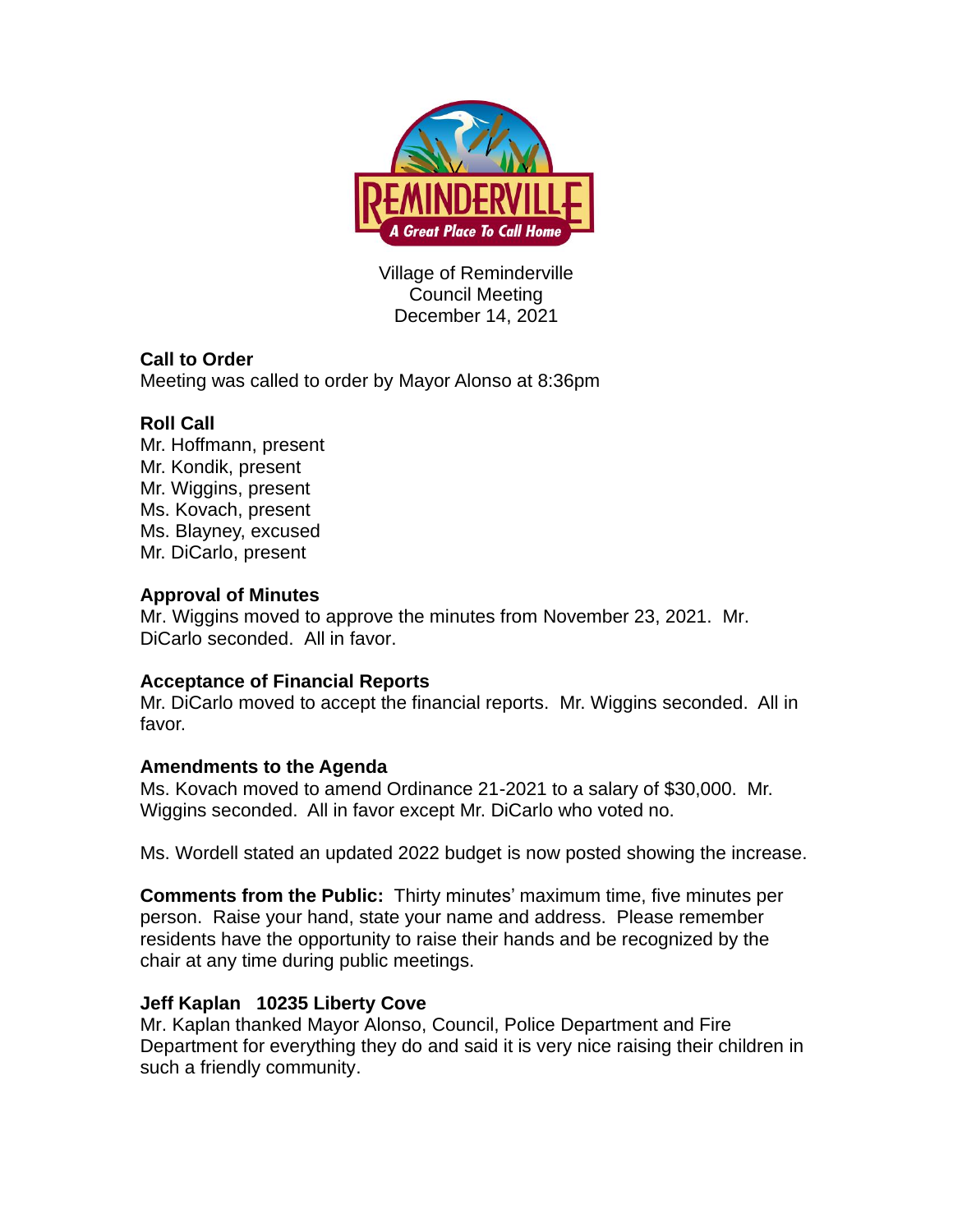#### **LEGISLATION: ORDINANCE 20-2021:** AN ORDINANCE TO ADOPT THE APPROPRIATION OF FUNDS FOR FISCAL YEAR 2022. 3 rd Reading. *DiCarlo*

Mr. Kondik moved to pass. Mr. DiCarlo seconded. All in favor.

**ORDINANCE 21-2021:** AN ORDINANCE TO INCREASE THE ANNUAL SALARY OF THE DIRECTOR OF ECONOMIC AFFAIRS TO \$30,000, EFFECTIVE DECEMBER 26, 2021. 3 rd Reading. *Hoffmann*

Ms. Kovach moved to pass. Mr. Hoffmann seconded. All in favor except Mr. DiCarlo who voted no.

Mr. DiCarlo commented the original salary is sufficient for the position.

**ORDINANCE 22-2021:** AN ORDINANCE TO AMEND THE SALARY PROVISIONS OF POLICE DEPARTMENT PERSONNEL, EFFECTIVE DECEMBER 26, 2021. 3 rd Reading. *Hoffmann*

Mr. Hoffmann moved to pass. Ms. Kovach seconded. All in favor.

**ORDINANCE 23-2021:** AN ORDINANCE TO AMEND THE SALARY PROVISIONS OF FIRE DEPARTMENT PERSONNEL, EFFECTIVE DECEMBER 26, 2021. 3 rd Reading. *Hoffmann*

Mr. DiCarlo moved to pass. Mr. Hoffmann seconded. All in favor.

**ORDINANCE 24-2021:** AN ORDINANCE TO INCREASE THE ANNUAL SALARY OF THE ADMINISTRATIVE ASSISTANT/CLERK OF COUNCIL TO \$47,350.14, EFFECTIVE DECEMBER 26, 2021. 3 rd Reading. *Hoffmann*

Ms. Kovach moved to pass. Mr. DiCarlo seconded. All in favor.

**ORDINANCE 25-2021:** AN ORDINANCE TO INCREASE THE ANNUAL SALARY OF THE FINANCE DIRECTOR TO \$58,524.83, EFFECTIVE DECEMBER 26, 2021. 3 rd Reading. *Hoffmann*

Mr. DiCarlo moved to pass. Mr. Hoffmann seconded. All in favor.

**ORDINANCE 26-2021:** AN ORDINANCE TO INCREASE THE MONTHLY SALARY OF THE COMMUNITY EVENTS/SENIORS ACTIVITIES COORDINATOR FOR THE REMINDERVILLE ATHLETIC CLUB TO \$562.75, EFFECTIVE DECEMBER 26, 2021. 3 rd Reading. *Hoffmann*

Mr. DiCarlo moved to pass. Ms. Kovach seconded. All in favor.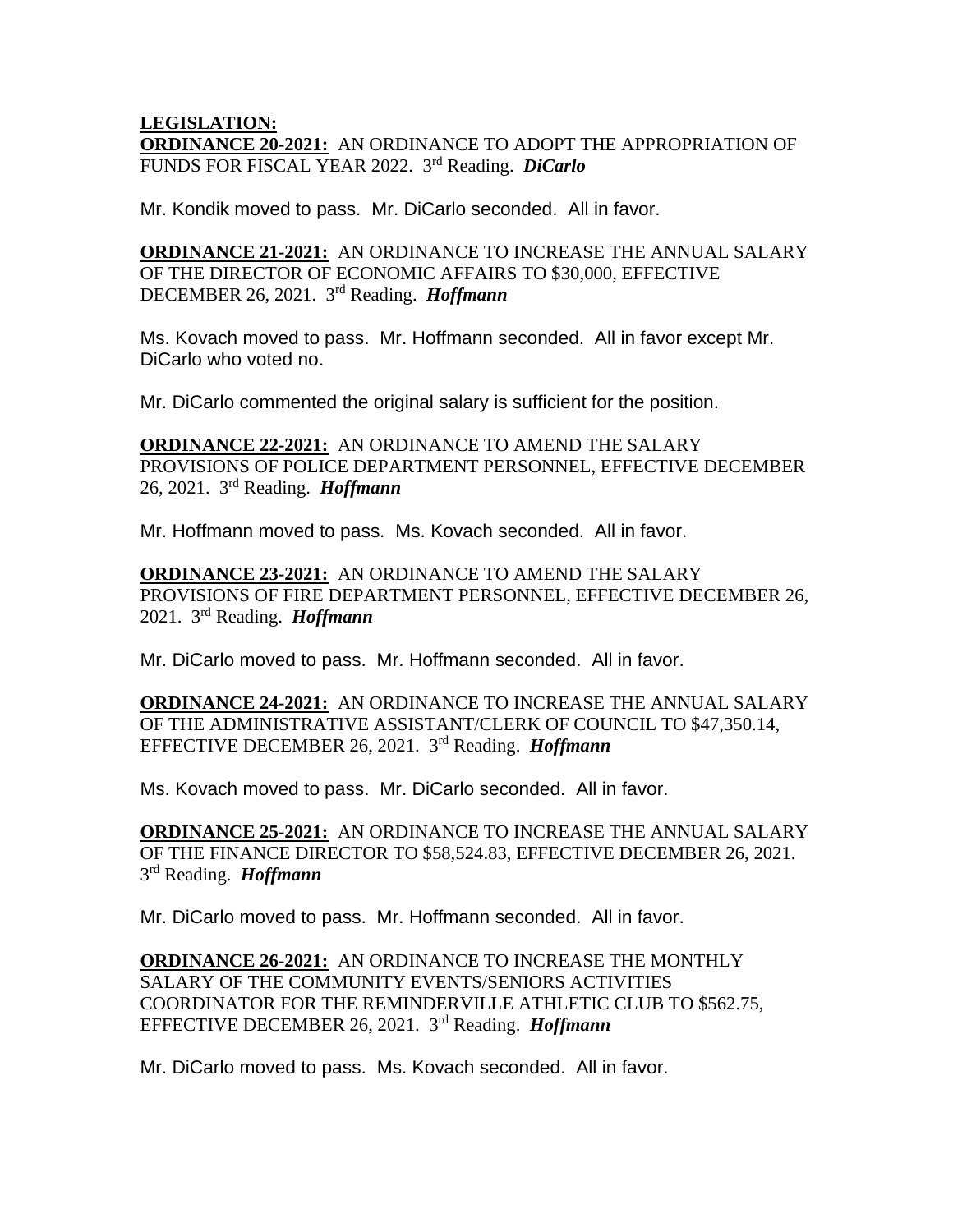**ORDINANCE 27-2021:** AN ORDINANCE TO INCREASE THE SALARY PROVISIONS OF THE REMINDERVILLE ATHLETIC CLUB PERSONNEL, EFFECTIVE DECEMBER 26, 2021. 3 rd Reading. *Hoffmann*

Mr. DiCarlo moved to pass. Mr. Hoffmann seconded. All in favor.

**ORDINANCE 28-2021:** AN ORDINANCE TO INCREASE THE ANNUAL SALARY OF THE LAW DIRECTOR TO \$58,349.50, EFFECTIVE DECEMBER 26, 2021. 3rd Reading. *Hoffmann* Mr. DiCarlo moved to pass. Ms. Kovach seconded. All in favor.

**ORDINANCE 29-2021:** AN ORDINANCE TO INCREASE THE HOURLY PAY RATE OF THE CITY BUILDING DEPARTMENT CLERK TO \$15.91, EFFECTIVE DECEMBER 26, 2021. 3 rd Reading. *Hoffmann*

Mr. DiCarlo moved to pass. Ms. Kovach seconded. All in favor.

**ORDINANCE 31-2021:** AN ORDINANCE TO AUTHORIZE THE ESTABLISHMENT OF THE "CAPITAL FUND" FOR THE PURPOSE OF SAVING MONIES FOR FUTURE CAPITAL EXPENDITURES, AND DECLARING AN EMERGENCY. 1 st Reading. *DiCarlo*

Mr. DiCarlo moved to suspend the rules. Ms. Kovach seconded. All in favor. Mr. DiCarlo moved to pass by emergency. Ms. Kovach seconded. All in favor.

**ORDINANCE 32-2021:** AN ORDINANCE TO AUTHORIZE THE ESTABLISHMENT OF THE "TERM BENEFITS FUND" FOR THE PURPOSE OF SAVING MONIES FOR FUTURE RETIREMENT PAYOUTS, AND DECLARING AN EMERGENCY. 1 st Reading. *DiCarlo*

Mr. DiCarlo moved to suspend the rules. Ms. Kovach seconded. All in favor. Mr. Hoffmann moved to pass by emergency. Mr. DiCarlo seconded. All in favor.

**RESOLUTION 77-2021:** A RESOLUTION TO ADOPT THE HOLIDAY SCHEDULE DETERMINED BY MAYOR ALONSO FOR CALENDAR YEAR 2022. 3rd Reading. *Alonso* 

Mr. Hoffmann moved to pass. Ms. Kovach seconded. All in favor.

**RESOLUTION 78-2021:** A RESOLUTION TO ACCEPT FOR CONSIDERATION THE FORMAL REQUEST BY THE HOMEOWNER'S ASSOCIATIONS OF PRIVATE STREETS FOR A STREET DEDICATION STUDY PURSUANT TO THE PROCEDURE SET FORTH IN THE CODIFIED ORDINANCES OF THE CITY OF REMINDERVILLE, SECTION 1119.01(f). 3 rd Reading. *Alonso*

Mr. DiCarlo moved to pass. Ms. Kovach seconded. All in favor.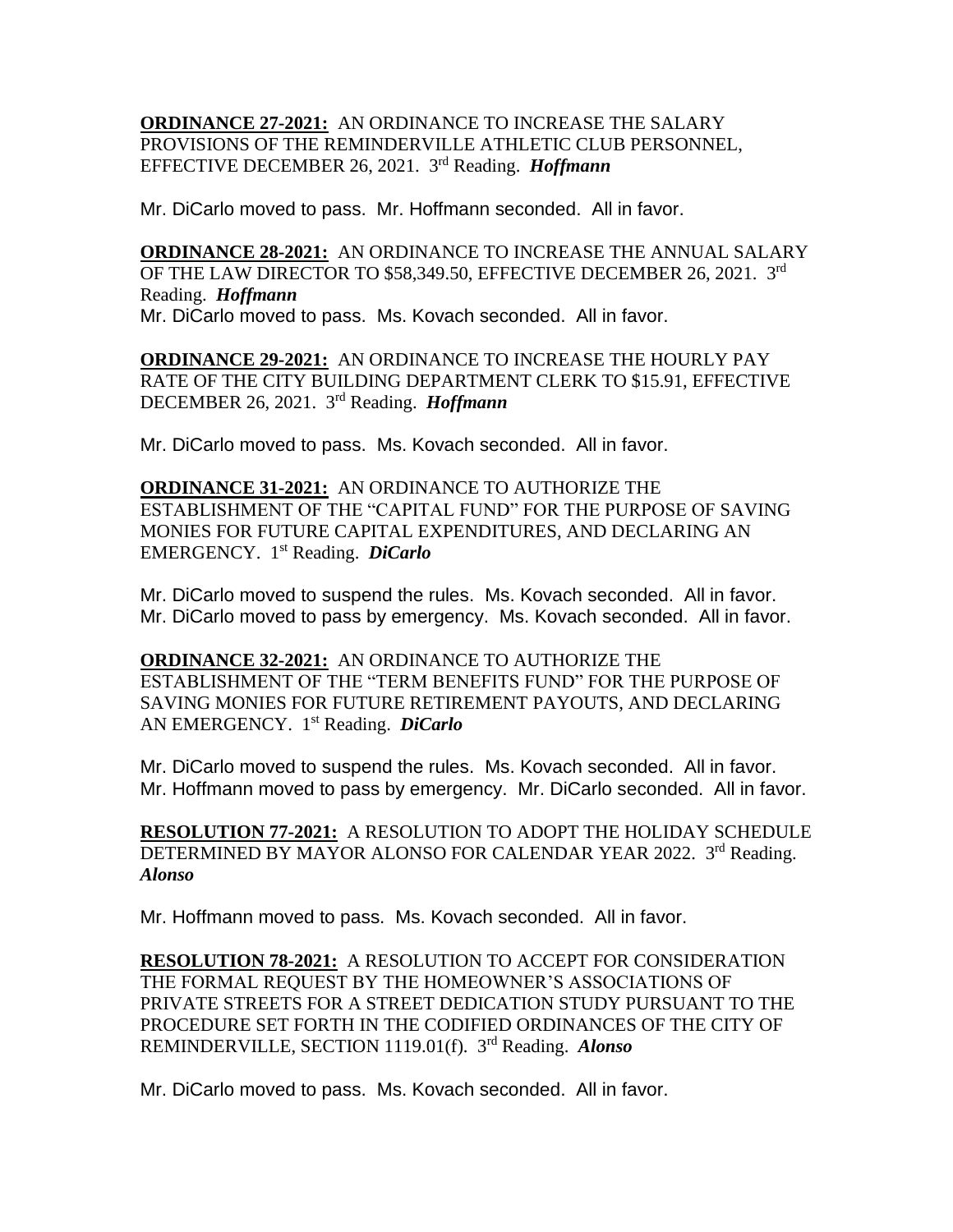**RESOLUTION 80-2021:** A RESOLUTION TO ELECT NOPEC'S GREEN COMMUNITY CHOICE PROGRAM FOR REMINDERVILLE'S ELECTRICITY AGGREGATION PROGRAM STARTING JANUARY 2023, AND DECLARING AN EMERGENCY. 2nd Reading. *Alonso*

**RESOLUTION 84-2021:** A RESOLUTION TO HIRE IAN MURRAY AS A PART-TIME FIREFIGHTER/PARAMEDIC WITH THE CITY OF REMINDERVILLE FIRE DEPARTMENT AND TO BE PAID AT THE RATE OF TWENTY-TWO AND 39/100 DOLLARS (\$22.39) PER HOUR, AND DECLARING AN EMERGENCY. 1<sup>st</sup> Reading. *Alonso*

Mr. Hoffmann moved to suspend the rules. Ms. Kovach seconded. All in favor. Mr. DiCarlo moved to pass by emergency. Ms. Kovach seconded. All in favor.

**RESOLUTION 85-2021:** A RESOLUTION APPOINTING ROBERT PUTNAM TO THE CITY OF REMINDERVILLE FINANCE COMMITTEE, AND DECLARING AN EMERGENCY. 1 st Reading. *Alonso*

Mr. DiCarlo moved to suspend the rules. Ms. Kovach seconded. All in favor. Mr. DiCarlo moved to pass by emergency. Ms. Kovach seconded. All in favor.

**RESOLUTION 86-2021:** A RESOLUTION AUTHORIZING THE MAYOR TO ACCEPT THE MATERIAL TERMS OF THE ONEOHIO SUBDIVISION SETTLEMENT CONSISTENT WITH THE TERMS OF THE JULY 21, 2021 NATIONAL OPIOID SETTLEMENT, AND DECLARING AN EMERGENCY. 1st Reading. *Alonso*

Mr. DiCarlo moved to suspend the rules. Ms. Kovach seconded. All in favor. Mr. DiCarlo moved to pass by emergency. Ms. Kovach seconded. All in favor.

**RESOLUTION 87-2021:** A RESOLUTION TO AUTHORIZE THE MAYOR TO ENTER INTO AN AGREEMENT WITH GUIDE STUDIO, INC. FOR REBRANDING SERVICES IN AN AMOUNT NOT TO EXCEED TWENTY-FIVE THOUSAND DOLLARS AND 00/100 (\$25,000.00), AND DECLARING AN EMERGENCY. 1st Reading. *Alonso*

Mr. DiCarlo moved to suspend the rules. Ms. Kovach seconded. All in favor. Mr. DiCarlo moved to pass by emergency. Mr. Hoffmann seconded. All in favor.

**RESOLUTION 88-2021:** A RESOLUTION TO AUTHORIZE THE MAYOR TO ENTER INTO AN AGREEMENT WITH SEDGWICK CLAIMS MANAGEMENT SERVICES, INC. TO PROVIDE ASSISTANCE WITH PROCESSING UNEMPLOYMENT CLAIMS SERVICES IN THE CITY AND DECLARING AN EMERGENCY. 1 st Reading. *Alonso*

Mr. DiCarlo moved to suspend the rules. Ms. Kovach seconded. All in favor. Mr. Hoffmann moved to pass by emergency. Mr. DiCarlo seconded. All in favor.